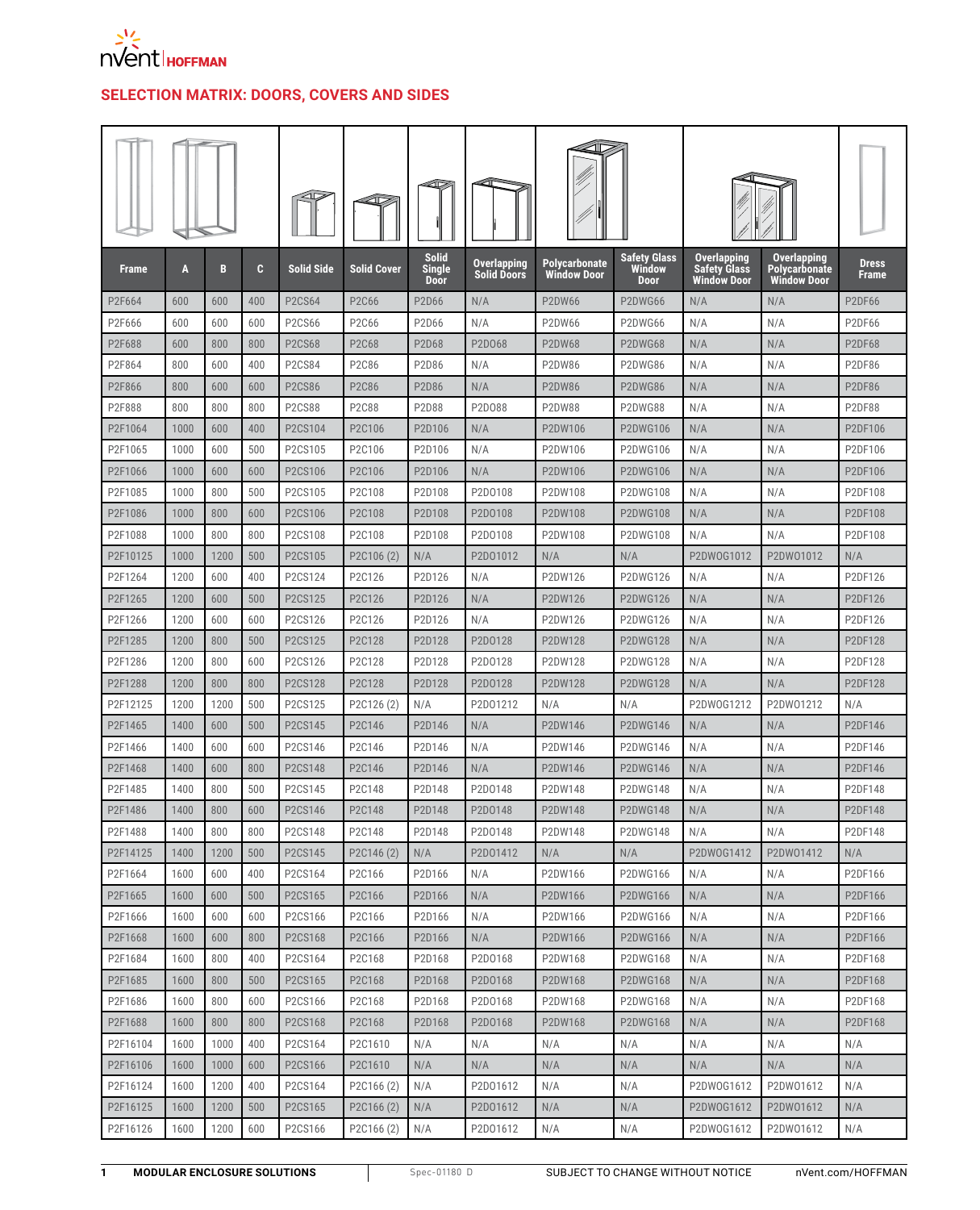

| <b>Frame</b> | A    | B    | C    | <b>Solid Side</b>                | <b>Solid Cover</b>                  | <b>Solid</b><br><b>Single</b><br><b>Door</b> | Overlapping<br><b>Solid Doors</b> | <b>Polycarbonate</b><br><b>Window Door</b> | <b>Safety Glass</b><br><b>Window</b><br>Door | Overlapping<br><b>Safety Glass</b><br><b>Window Door</b> | <b>Overlapping</b><br><b>Polycarbonate</b><br><b>Window Door</b> | <b>Dress</b><br><b>Frame</b> |
|--------------|------|------|------|----------------------------------|-------------------------------------|----------------------------------------------|-----------------------------------|--------------------------------------------|----------------------------------------------|----------------------------------------------------------|------------------------------------------------------------------|------------------------------|
| P2F16128     | 1600 | 1200 | 800  | P2CS168                          | P2C166 (2)                          | N/A                                          | P2D01612                          | N/A                                        | N/A                                          | P2DW0G1612                                               | P2DW01612                                                        | N/A                          |
| P2F16164     | 1600 | 1600 | 400  | P2CS164                          | P2C168 (2)                          | N/A                                          | P2D01616                          | N/A                                        | N/A                                          | P2DW0G1616                                               | P2DW01616                                                        | N/A                          |
| P2F16165     | 1600 | 1600 | 500  | P2CS165                          | P <sub>2</sub> C <sub>168</sub> (2) | N/A                                          | P2D01616                          | N/A                                        | N/A                                          | P2DW0G1616                                               | P2DW01616                                                        | N/A                          |
| P2F16166     | 1600 | 1600 | 600  | P2CS166                          | P2C168 (2)                          | N/A                                          | P2D01616                          | N/A                                        | N/A                                          | P2DW0G1616                                               | P2DW01616                                                        | N/A                          |
| P2F16168     | 1600 | 1600 | 800  | P2CS168                          | P2C168 (2)                          | N/A                                          | P2D01616                          | N/A                                        | N/A                                          | P2DW0G1616                                               | P2DW01616                                                        | N/A                          |
| P2F1845      | 1800 | 400  | 500  | P2CS185                          | P2C184                              | P2D184                                       | N/A                               | P2DW184                                    | P2DWG184                                     | N/A                                                      | N/A                                                              | P2DF184                      |
| P2F1846      | 1800 | 400  | 600  | P2CS186                          | P2C184                              | P2D184                                       | N/A                               | P2DW184                                    | <b>P2DWG184</b>                              | N/A                                                      | N/A                                                              | P2DF184                      |
| P2F1864      | 1800 | 600  | 400  | P2CS184                          | P2C186                              | P2D186                                       | N/A                               | P2DW186                                    | P2DWG186                                     | N/A                                                      | N/A                                                              | P2DF186                      |
| P2F1865      | 1800 | 600  | 500  | P2CS185                          | P2C186                              | P2D186                                       | N/A                               | P2DW186                                    | <b>P2DWG186</b>                              | N/A                                                      | N/A                                                              | P2DF186                      |
| P2F1866      | 1800 | 600  | 600  | P2CS186                          | P2C186                              | P2D186                                       | N/A                               | P2DW186                                    | P2DWG186                                     | N/A                                                      | N/A                                                              | P2DF186                      |
| P2F1868      | 1800 | 600  | 800  | P2CS188                          | P2C186                              | P2D186                                       | N/A                               | P2DW186                                    | P2DWG186                                     | N/A                                                      | N/A                                                              | P2DF186                      |
| P2F1884      | 1800 | 800  | 400  | P2CS184                          | P2C188                              | P2D188                                       | P2D0188                           | P2DW188                                    | <b>P2DWG188</b>                              | N/A                                                      | N/A                                                              | P2DF188                      |
| P2F1885      | 1800 | 800  | 500  | P2CS185                          | P2C188                              | P2D188                                       | P2D0188                           | P2DW188                                    | <b>P2DWG188</b>                              | N/A                                                      | N/A                                                              | P2DF188                      |
| P2F1886      | 1800 | 800  | 600  | P2CS186                          | P2C188                              | P2D188                                       | P2D0188                           | P2DW188                                    | <b>P2DWG188</b>                              | N/A                                                      | N/A                                                              | P2DF188                      |
| P2F1888      | 1800 | 800  | 800  | P <sub>2</sub> CS <sub>188</sub> | P <sub>2</sub> C <sub>188</sub>     | P <sub>2</sub> D <sub>188</sub>              | P2D0188                           | P2DW188                                    | <b>P2DWG188</b>                              | N/A                                                      | N/A                                                              | P2DF188                      |
| P2F18104     | 1800 | 1000 | 400  | P2CS184                          | P2C1810                             | P2D1810                                      | P2D01810                          | P2DW1810                                   | P2DWG1810                                    | N/A                                                      | N/A                                                              | N/A                          |
| P2F18105     | 1800 | 1000 | 500  | P2CS185                          | P2C1810                             | P2D1810                                      | P2D01810                          | P2DW1810                                   | P2DWG1810                                    | N/A                                                      | N/A                                                              | N/A                          |
| P2F18106     | 1800 | 1000 | 600  | P2CS186                          | P2C1810                             | P2D1810                                      | P2D01810                          | P2DW1810                                   | P2DWG1810                                    | N/A                                                      | N/A                                                              | N/A                          |
| P2F18108     | 1800 | 1000 | 800  | P2CS188                          | P2C1810                             | P2D1810                                      | P2D01810                          | P2DW1810                                   | P2DWG1810                                    | N/A                                                      | N/A                                                              | N/A                          |
| P2F18124     | 1800 | 1200 | 400  | P2CS184                          | P <sub>2</sub> C <sub>186</sub> (2) | N/A                                          | P2D01812                          | N/A                                        | N/A                                          | P2DW0G1812                                               | P2DW01812                                                        | N/A                          |
| P2F18125     | 1800 | 1200 | 500  | P2CS185                          | P2C186 (2)                          | N/A                                          | P2D01812                          | N/A                                        | N/A                                          | P2DW0G1812                                               | P2DW01812                                                        | N/A                          |
| P2F18126     | 1800 | 1200 | 600  | P2CS186                          | P2C186 (2)                          | N/A                                          | P2D01812                          | N/A                                        | N/A                                          | P2DW0G1812                                               | P2DW01812                                                        | N/A                          |
| P2F18128     | 1800 | 1200 | 800  | P2CS188                          | P2C186 (2)                          | N/A                                          | P2D01812                          | N/A                                        | N/A                                          | P2DW0G1812                                               | P2DW01812                                                        | N/A                          |
| P2F18164     | 1800 | 1600 | 400  | P2CS184                          | P2C188 (2)                          | N/A                                          | P2D01816                          | N/A                                        | N/A                                          | P2DW0G1816                                               | P2DW01816                                                        | N/A                          |
| P2F18165     | 1800 | 1600 | 500  | P2CS185                          | P <sub>2</sub> C <sub>188</sub> (2) | N/A                                          | P2D01816                          | N/A                                        | N/A                                          | P2DW0G1816                                               | P2DW01816                                                        | N/A                          |
| P2F18166     | 1800 | 1600 | 600  | P2CS186                          | P2C188 (2)                          | N/A                                          | P2D01816                          | N/A                                        | N/A                                          | P2DW0G1816                                               | P2DW01816                                                        | N/A                          |
| P2F18168     | 1800 | 1600 | 800  | P2CS188                          | P2C188(2)                           | N/A                                          | P2D01816                          | N/A                                        | N/A                                          | P2DW0G1816                                               | P2DW01816                                                        | N/A                          |
| P2F18185     | 1800 | 1800 | 500  | P2CS185                          | P2C189 (2)                          | N/A                                          | P2D01818                          | N/A                                        | N/A                                          | P2DW0G1818                                               | P2DW01818                                                        | N/A                          |
| P2F18186     | 1800 | 1800 | 600  | P2CS186                          | P2C189 (2)                          | N/A                                          | P2D01818                          | N/A                                        | N/A                                          | P2DW0G1818                                               | P2DW01818                                                        | N/A                          |
| P2F18188     | 1800 | 1800 | 800  | P2CS188                          | P2C189 (2)                          | N/A                                          | P2D01818                          | N/A                                        | N/A                                          | P2DW0G1818                                               | P2DW01818                                                        | N/A                          |
| P2F2045      | 2000 | 400  | 500  | P2CS205                          | P2C204                              | P2D204                                       | N/A                               | P2DW204                                    | <b>P2DWG204</b>                              | N/A                                                      | N/A                                                              | P2DF204                      |
| P2F2046      | 2000 | 400  | 600  | P2CS206                          | P2C204                              | P2D204                                       | N/A                               | P2DW204                                    | P2DWG204                                     | N/A                                                      | N/A                                                              | P2DF204                      |
| P2F2064      | 2000 | 600  | 400  | P2CS204                          | P2C206                              | P2D206                                       | N/A                               | P2DW206                                    | P2DWG206                                     | N/A                                                      | N/A                                                              | P2DF206                      |
| P2F2065      | 2000 | 600  | 500  | P2CS205                          | P2C206                              | P2D206                                       | N/A                               | P2DW206                                    | P2DWG206                                     | N/A                                                      | N/A                                                              | P2DF206                      |
| P2F2066      | 2000 | 600  | 600  | P2CS206                          | P2C206                              | P2D206                                       | N/A                               | P2DW206                                    | P2DWG206                                     | N/A                                                      | N/A                                                              | P2DF206                      |
| P2F2068      | 2000 | 600  | 800  | P2CS208                          | P2C206                              | P2D206                                       | N/A                               | P2DW206                                    | P2DWG206                                     | N/A                                                      | N/A                                                              | P2DF206                      |
| P2F2084      | 2000 | 800  | 400  | P2CS204                          | P2C208                              | P2D208                                       | P2D0208                           | P2DW208                                    | <b>P2DWG208</b>                              | N/A                                                      | N/A                                                              | P2DF208                      |
| P2F2085      | 2000 | 800  | 500  | P2CS205                          | P2C208                              | P2D208                                       | P2D0208                           | P2DW208                                    | P2DWG208                                     | N/A                                                      | N/A                                                              | P2DF208                      |
| P2F2086      | 2000 | 800  | 600  | P2CS206                          | P2C208                              | P2D208                                       | P2D0208                           | P2DW208                                    | P2DWG208                                     | N/A                                                      | N/A                                                              | P2DF208                      |
| P2F2088      | 2000 | 800  | 800  | P2CS208                          | P2C208                              | P2D208                                       | P2D0208                           | P2DW208                                    | P2DWG208                                     | N/A                                                      | N/A                                                              | P2DF208                      |
| P2F20810     | 2000 | 800  | 1000 | P2CS2010                         | P2C208                              | P2D208                                       | P2D0208                           | P2DW208                                    | <b>P2DWG208</b>                              | N/A                                                      | N/A                                                              | P2DF208                      |
| P2F20105     | 2000 | 1000 | 500  | P2CS205                          | P2C2010                             | P2D2010                                      | P2D02010                          | P2DW2010                                   | P2DWG2010                                    | N/A                                                      | N/A                                                              | N/A                          |
| P2F20106     | 2000 | 1000 | 600  | P2CS206                          | P2C2010                             | P2D2010                                      | P2D02010                          | P2DW2010                                   | P2DWG2010                                    | N/A                                                      | N/A                                                              | N/A                          |